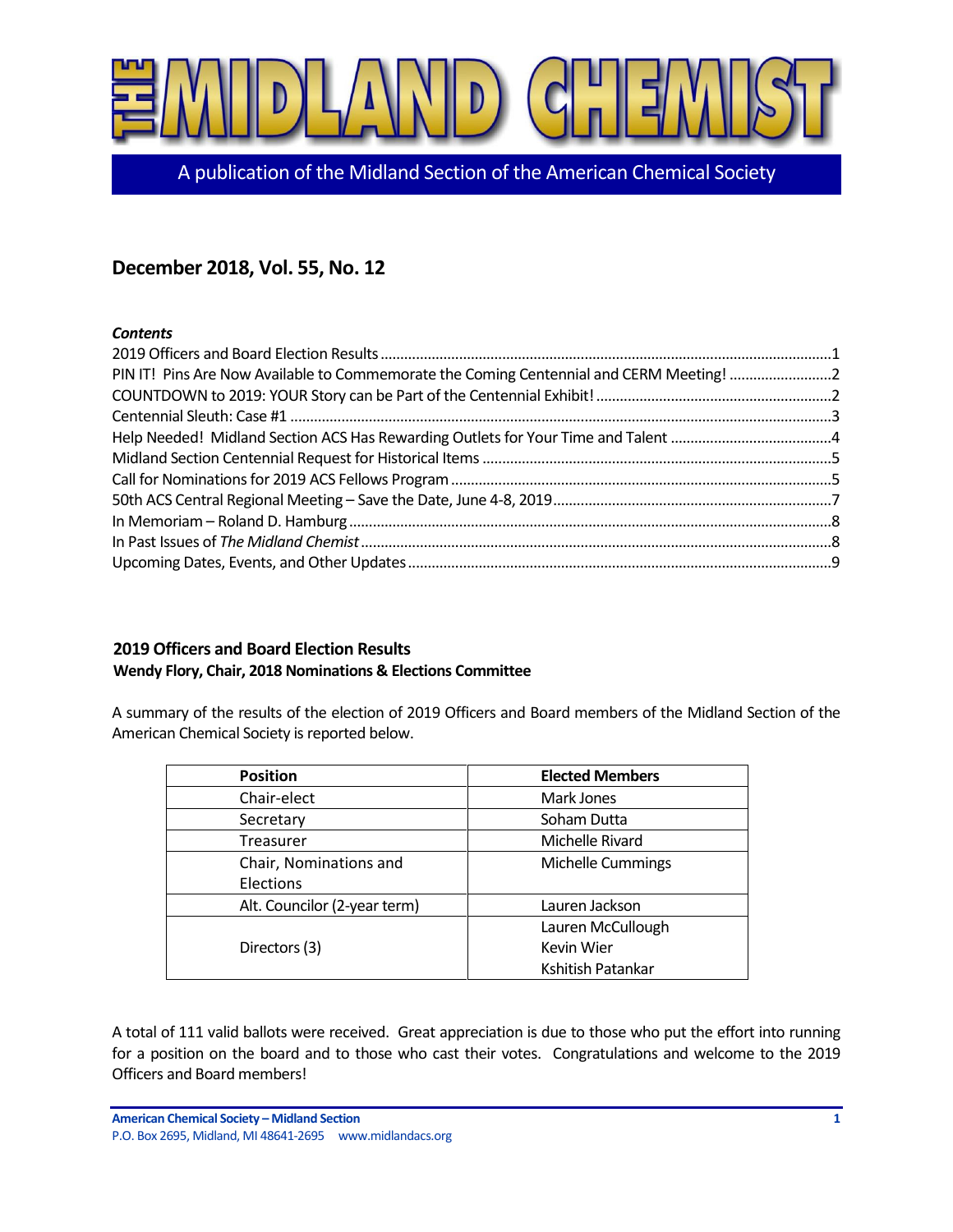## <span id="page-1-0"></span>**PIN IT! Pins Are Now Available to Commemorate the Coming Centennial and CERM Meeting!** *Gina Malczewski, Chair, 2019 Centennial Committee*

We now have three sets of pins available to celebrate our upcoming Midland Section ACS Centennial and the 50th ACS Central Regional meeting. The single ACS logo is \$3.00, the doubles are \$5.00, and the whole set is \$12.00. Our centennial designer, John Metcalf of Good Design, is responsible for the artwork; the pins are metal with a butterfly back. Proceeds will go to the building and running of the exhibit, including related educational programs in 2019. The single unit pin is 1 inch x 1 inch.



Contact Gina Malczewski if you are interested [\(reginamalczewski@gmail.com\)](mailto:reginamalczewski@gmail.com).

## <span id="page-1-1"></span>**COUNTDOWN to 2019: YOUR Story can be Part of the Centennial Exhibit!** *Gina Malczewski, Chair, 2019 Centennial Committee*

As we collect information to share in the Midland ACS Centennial exhibit, one of our focus areas is interscientist communication. Patents, books, and journal articles are an important part of this. Collecting 100 years of contributions made by Midland ACS members is a daunting task, so we are asking you to share YOUR story. If you are or have been a member, please tell us about any books or patents to which you have contributed (patent type and number designation and any other information is helpful), and we are interested also in your bibliography! You can send data for a relative as well (just make sure you identify him or her).

Please send these to [reginamalczewski@gmail.com](mailto:reginamalczewski@gmail.com) and we will do our best to collectively celebrate all the knowledge Midland ACS members have shared with the world.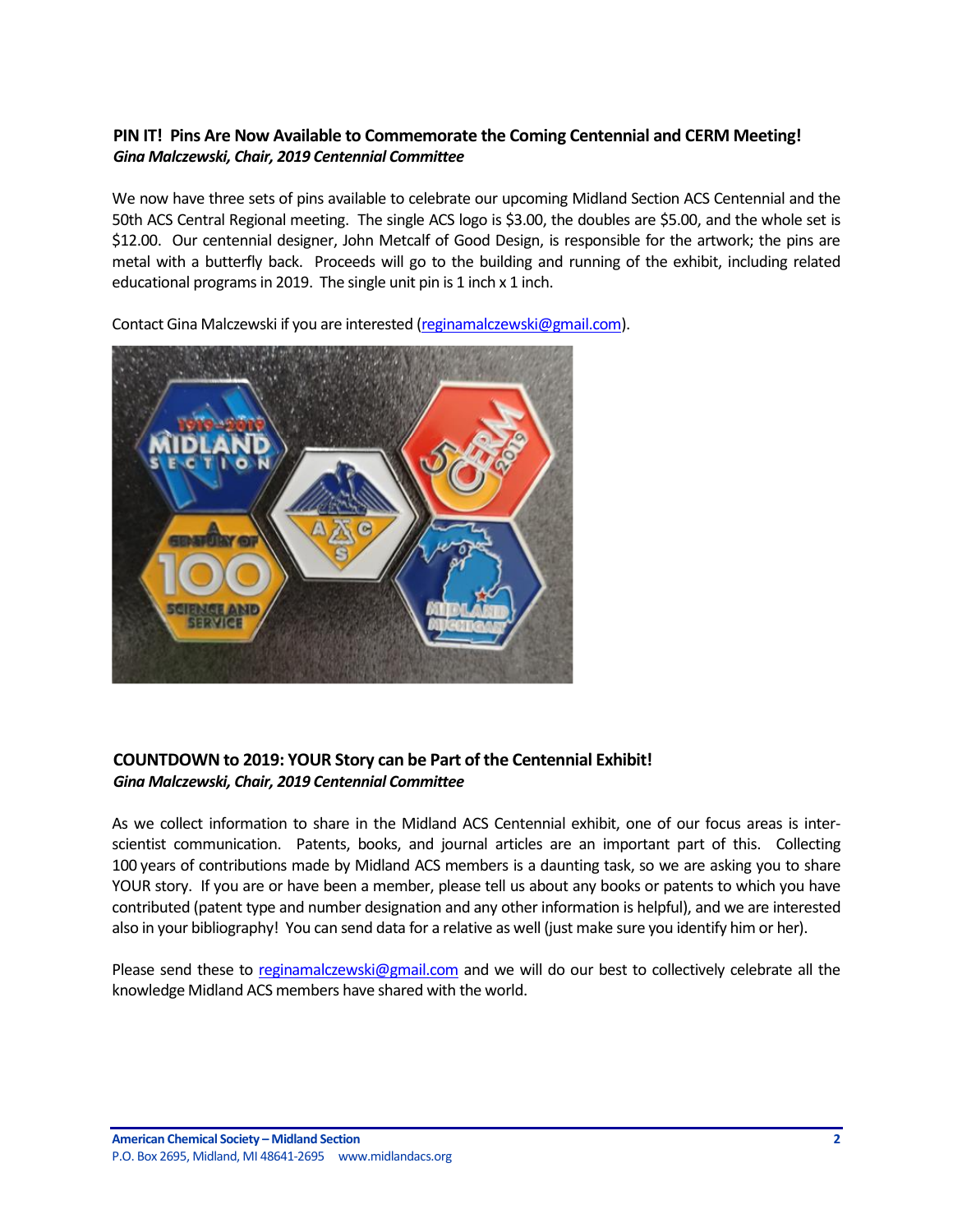## <span id="page-2-0"></span>**Centennial Sleuth: Case #1** *Gina Malczewski, Angelo Cassar, and Gretchen Kohl, 2019 Centennial Committee*

Do you recognize anyone in either of these photos? Most of you probably recognize Dr. John Speier in the laboratory photo below, but who are his two assistants? Did you see the second one?

And in the dinner photo on the next page… looks like everyone was leaving with a sample box of Saran™ wrap, but what was the occasion? Recognize any of the attendees? What year was this taken and where?

The members of the committee planning the Doan History Center museum display for the 100th Anniversary of the Midland Section are actively gathering photos, stories, and artifacts for the exhibit. This is the first article in a regular feature which will display reproductions of photos and memorabilia that we may use, but for which we are still lacking information. Also, if you or a family member or friend have items that would help tell our illustrious Midland Section history, please contact us at [web@midlandacs.org.](mailto:web@midlandacs.org) We look forward to hearing from you if you can identify anything in these pictures or any we display in the future. Please search your 'archives' for anything you might have. Thanks!

We will be featuring the history of ACS, the Midland Section specifically, and special people, products, events, and programs that have impacted the community and the consumer world for the last hundred years in a display which will be opening in May of 2019, at the Doan History Center [\(https://www.mcfta.org/heritage](https://www.mcfta.org/heritage-park/)[park/\)](https://www.mcfta.org/heritage-park/). It will be free and open to the public through December of 2019.



Dr. John Speier and *two* unknown assistants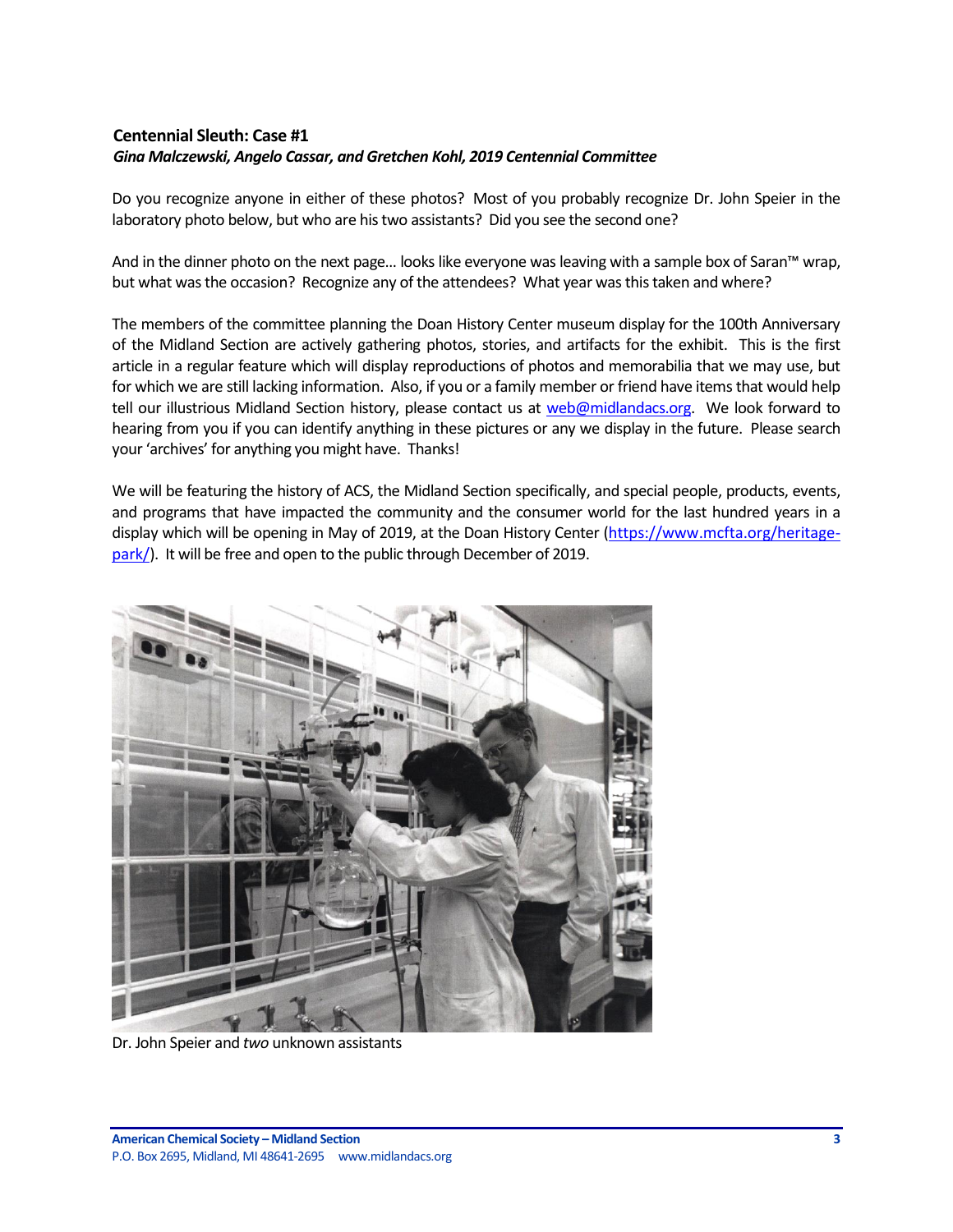

Unidentified dinner party, featuring Saran™ wrap

## <span id="page-3-0"></span>**Help Needed! Midland Section ACS Has Rewarding Outlets for Your Time and Talent** *Wenyi Huang, Chair, and Gina Malczewski, Director and Chair, Long Range Planning Committee, Midland Section ACS*

The former webmaster of the Midland Section of the ACS has recently stepped down from that position and we sincerely thank Greg Cushing for his years of good service in that role – especially for his help in extensively revamping the look and feel of the website in 2015-2016. We have the temporary assistance of Michael Malczewski, but are hoping to gather a small group of experts that can share long-term responsibility for specific website duties such as home page notifications, newsletter distribution, calendar and content updates, and construction (with help from CMU) of new website pages to feature historical information related to our local section's centennial celebration in 2019.

In addition, we have long needed assistance with public relations and publicity. Do you enjoy writing press releases or would you like to learn? Do you have an interest in making connections with media outlets and schools to help establish coverage and notification for upcoming Midland Section ACS events? We sponsor a variety of excellent activities annually that could benefit from wider advertising. We already have historical lists of contacts that can be used to build upon.

Please contact Wenyi Huang [\(whuang1@dow.com\)](mailto:whuang1@dow.com) or Gina Malczewski [\(reginamalczewski@gmail.com\)](mailto:reginamalczewski@gmail.com) if you are interested in helping in any of the roles mentioned above. Also, please note that you do not necessarily need to be an ACS member to help. Thank you.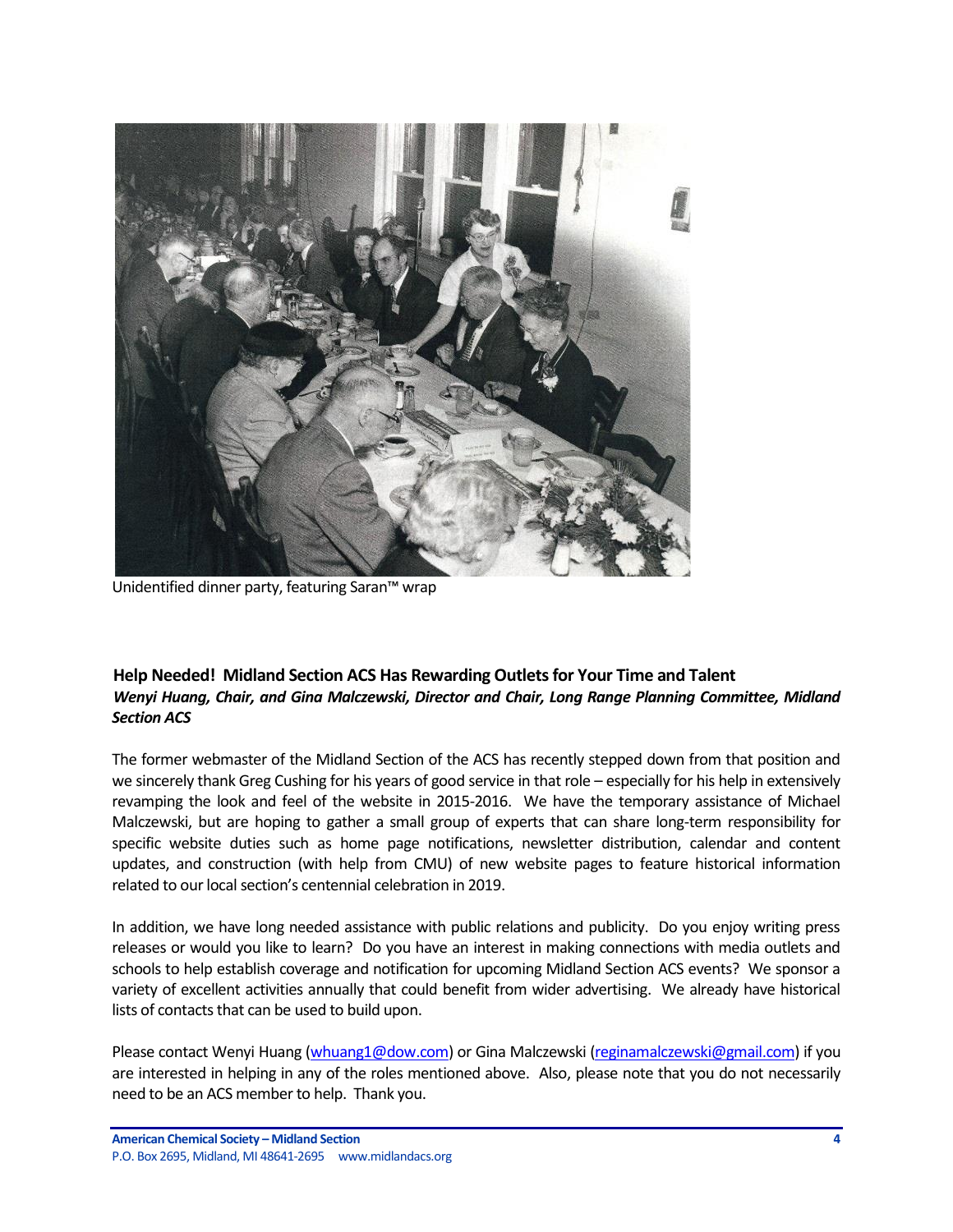## <span id="page-4-0"></span>**Midland Section Centennial Request for Historical Items**  *Gina Malczewski and Gretchen Kohl, 2019 Centennial Committee*

# **MIDLAND ACS MEMBERS OR FAMILY:**

As we work on the historical exhibit to celebrate the centennial of our Section in 2019, we need **YOUR HELP**:

-Do you have any artifacts from the past around your house you would consider loaning us for the exhibit:

- Photos of any ACS event or activity? (science fairs? Dinners?...)
- Photos of people at work doing chemistry or using equipment?
- Actual equipment?
- Awards?

-Look for our "Centennial SLEUTH" Features in the newsletter and elsewhere to help us identify people, places, and events to document for our dedicated website as well as the exhibit.



Chemistry for Life®

**CONTACTS:** gretchen.kohl@att.net reginamalczewski@gmail.com

## <span id="page-4-1"></span>**Call for Nominations for 2019 ACS Fellows Program** *Diana Deese, Chair, Midland Section ACS Awards Committee*

*"… a fellow is a member of a group of learned people who work together as peers in the pursuit of mutual knowledge or practice …" Wikipedia*

As Chair of the Midland Section ACS Awards committee, I would like to make everyone aware of the 2019 ACS Fellows Program.

## **ACS Fellows Designation and Program Purpose**

Although the "Fellow" designation has been adopted by many professional societies, the criteria for awarding this designation vary significantly from society to society. The ACS Fellows Program uniquely recognizes a different standard of achievement and service. Specifically, the Fellow of the American Chemical Society (ACSF) designation is awarded to a member who, in some capacity, has made exceptional contributions to the science or profession **and** has provided excellent volunteer service to the ACS community.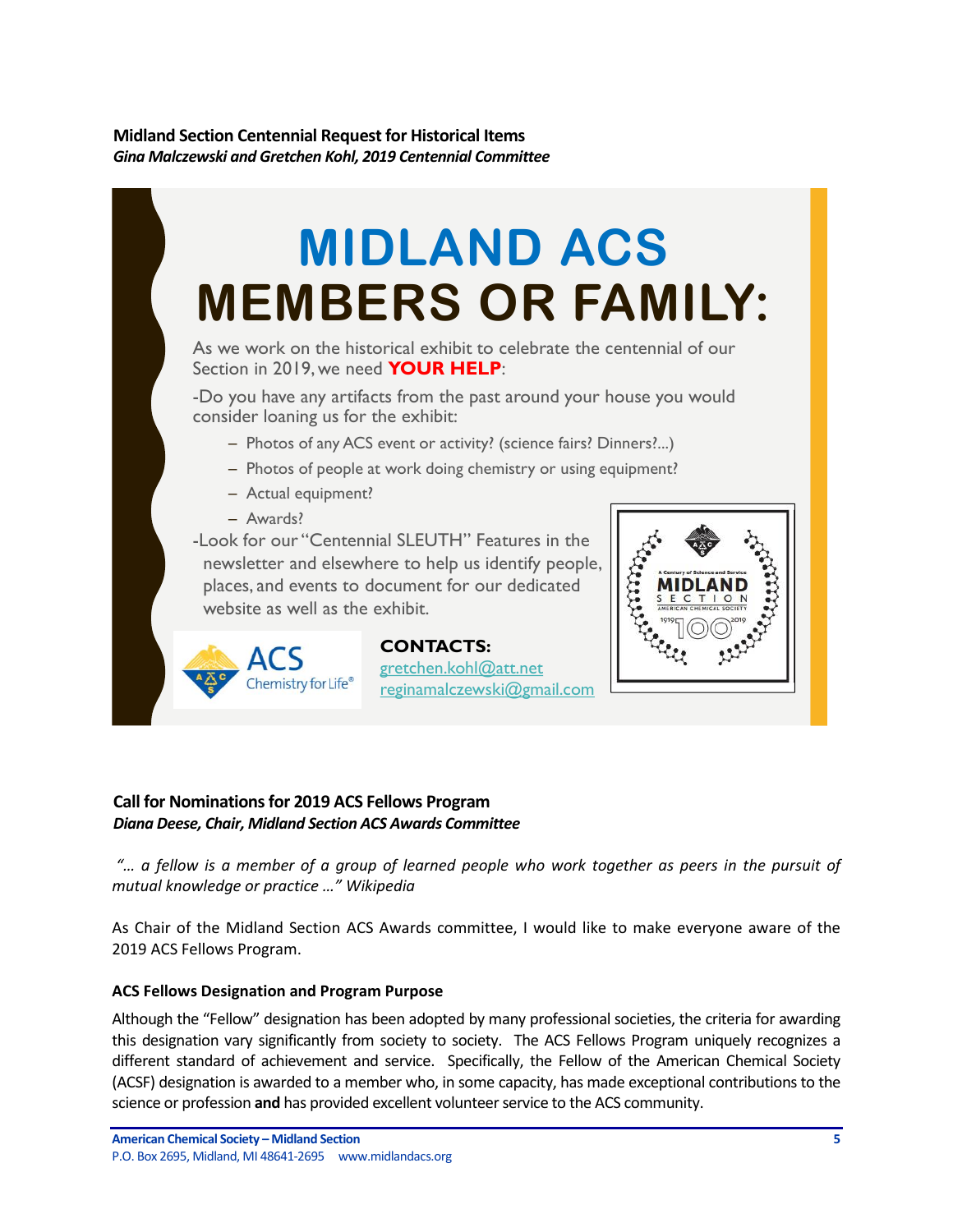The purpose of the ACS Fellows Program, one component of the broader ACS Awards Program, is to recognize and honor members of the American Chemical Society for their outstanding achievements in and contributions to the science and the profession **and** for their equally exemplary service to the Society.

#### **Nominees**

- 1. Nominees for ACS Fellows must be current members (including retired and emeritus members) in good standing of the American Chemical Society.
- 2. Current members of the Fellows Selection Committee, Fellows Oversight Committee, ACS Board of Directors, and current ACS staff are not eligible to be nominees.
- 3. Former members or deceased members will not be considered as nominees for ACS Fellows. However, if a member dies after his/her name is submitted as a nominee and if that candidate is selected, he/she will be granted the Fellow designation posthumously.
- 4. Nominees, in past and present circumstances, are expected to employ and require good safety protocols and practices in their laboratories and/or work environments; uphold the highest ethical standards in their laboratories and/or work environments; and otherwise adhere to the Chemical Professional's Code of Conduct. Nominators must address this in the online nomination form.
- 5. Nomination for other awards, including national, regional, or local ACS awards, does not disqualify a member from being nominated for ACS Fellow.

#### **Nominators**

- 1. Primary and secondary nominators must be current members (including retired and emeritus members) in good standing of the American Chemical Society.
- 2. Current members of the Fellows Selection Committee, Fellows Oversight Committee, ACS Board of Directors, and current ACS staff are not eligible to be primary or secondary nominators.
- 3. The primary nominator must be eligible to submit as an individual member or on behalf of a Committee, Local Section, or Technical Division. Refer to the Nomination Types section for specific eligibility requirements for primary nominators.
- 4. No more than one of the nominators (primary or secondary) may be from the same work group at the nominee's primary place of employment. If the nominee is retired, only one nominator (primary or secondary) may be from the nominee's last place of employment prior to retirement.
- 5. Refer to the Nomination Types section for guidelines about serving as a nominator for more than one nomination.

For more information, see <https://www.acs.org/content/acs/en/funding-and-awards/fellows.html>

The Midland Section of the ACS is allowed two (2) nominations for ACS Fellow per year. If you know of someone who fits the criteria, or if you would like to nominate yourself, and would like to work with me to put together a nomination package, please contact me a[t dkdeese@dow.com.](mailto:dkdeese@dow.com)

As the deadline for National ACS Fellow nomination submissions is around the first of April, I need to have packets completed and sent back to me by February 1, 2019. There are one thousand and one excuses that will pop up between now and February, so let's get started now!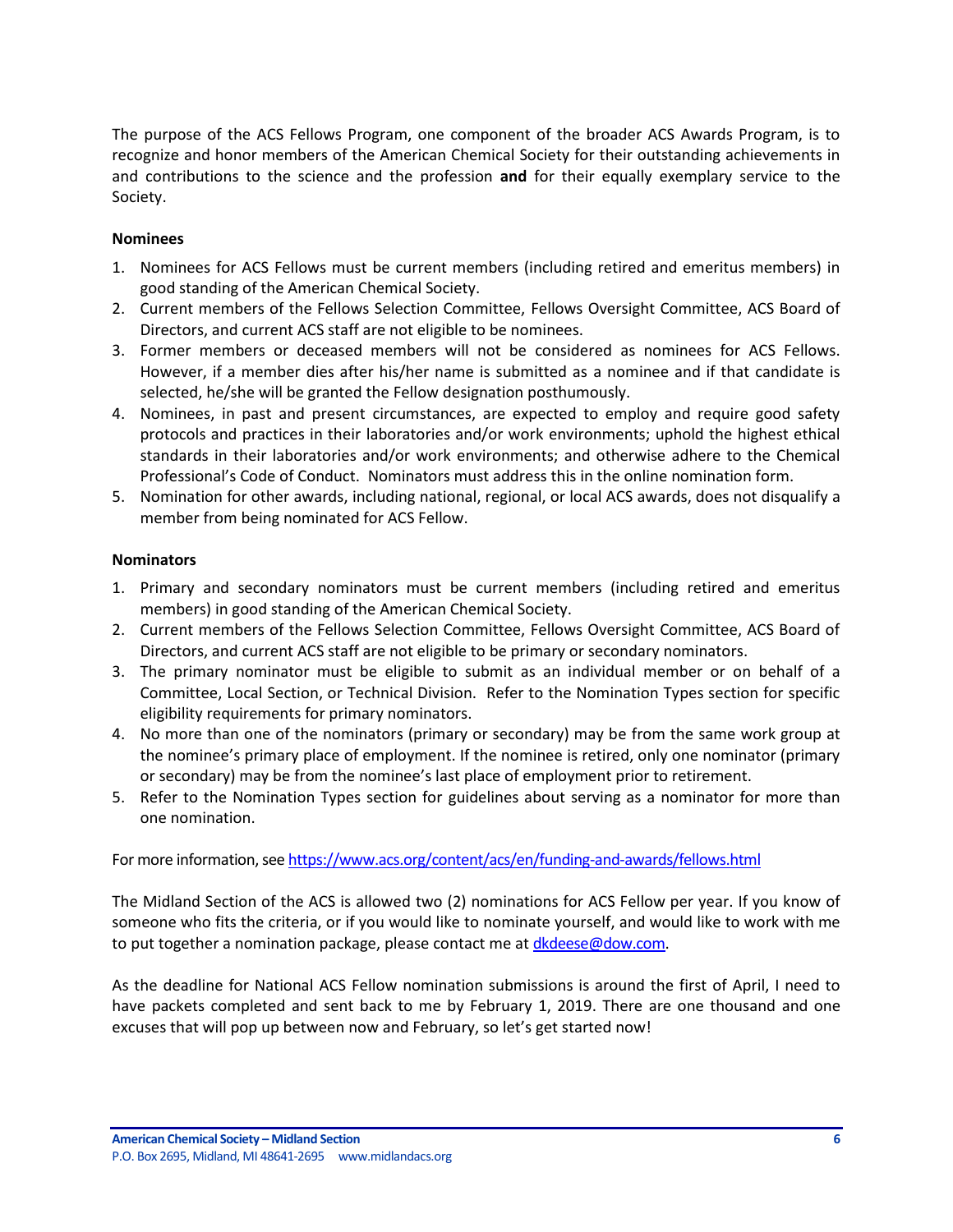#### <span id="page-6-0"></span>**50th ACS Central Regional Meeting – Save the Date, June 4-8, 2019**



**LEARN FROM THE BEST AND BRIGHTEST MINDS IN CHEMISTRY**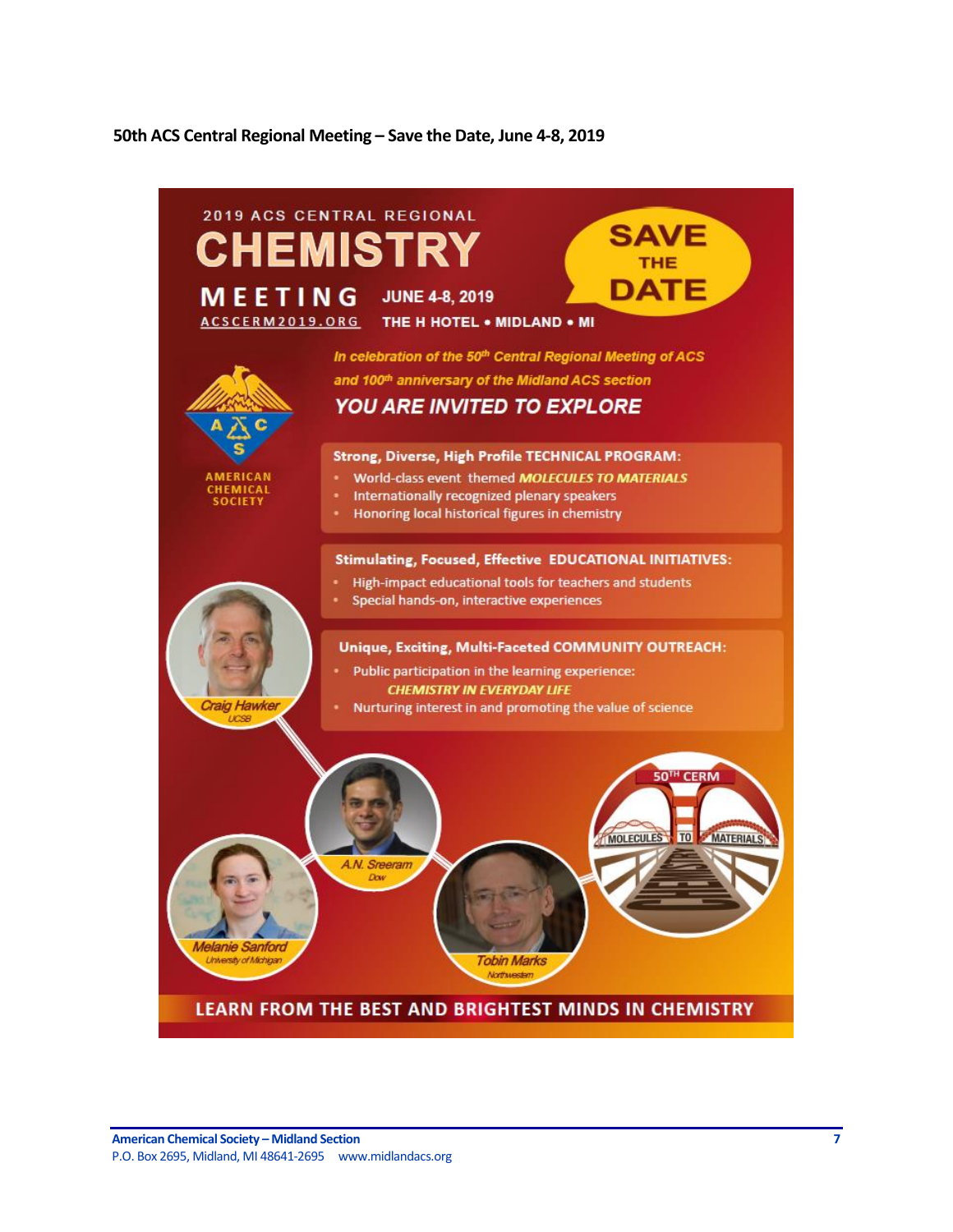## <span id="page-7-0"></span>**In Memoriam – Roland D. Hamburg** *Steve Keinath, Co-Editor, The Midland Chemist*

Editor's note: The obituary notice for Roland Hamburg as it appears here is reprinted, in part, from the Monday, November 26, 2018 issue of the Midland Daily News. He joined the ACS in 1965, and at the time of his passing he was a 53-year member of the ACS.



Roland D. Hamburg, age 78 of Midland, passed away Friday November 23, 2018 at Story Point, Independence Village, Midland, MI. The son of the late Carl and Lucille (Rettinghouse) Hamburg was born in Centralia, IL on April 7, 1940. Roland had been employed with The Dow Chemical Company until his retirement in 1994. He enjoyed astronomy and photography.

Surviving is his wife of 54 years, the former Frances Putney whom he married on August 28, 1964 in Berkeley, CA; son, Mark (Michelle) Hamburg; daughter, Jennifer (David) Kirby; and grandsons, Max and Gavin Hamburg.

Per the wishes of Roland, cremation has taken place and a gathering time was held at the United Church of Christ, 4100 Chestnut Hill, Midland, MI 48642 on Thursday November 29, 2018 from 4:00 until 6:00 PM. Those who may wish to give a memorial in Roland's honor are asked to please consider a gift to the Humane Society of Midland County.

The family wishes to thank the staff at Story Point, Independence Village, Midland, MI who cared for him over the past year and made every effort to make his experience positive. Thank you also to the staffs of Compassionate Home Care and Michigan Premier Hospice.

Arrangements are under the care of Wilson MILLER Funeral Home, 4210 North Saginaw Road, Midland, MI 48640; phone 989-839-9966. Personal messages of condolence maybe offered to the family at [www.wilson-miller.com.](http://www.wilsonmiller.com/)

## <span id="page-7-1"></span>**In Past Issues of** *The Midland Chemist Wendell L. Dilling, Director and Historian, Midland Section ACS*

#### **50 Years Ago**, *The Midland Chemist* **1968**, *5*, No. 6 (December), 3.

In *The Chairman's Column* by D. A. Rausch, Chairman, Midland Section: "The Fall Scientific Meeting was certainly one of the highlights of the Section's activities during 1968. This meeting illustrated what can be accomplished through the cooperation of the Section and the Chemical industry. It is through such activities as this, that the objectives of the local Sections and the American Chemical Society become more meaningful than that of a publishing house and sponsor of national meetings."

## **40 Years Ago**, *The Midland Chemist* **1978**, *15*, No. 9, 104.

In *1982 Central Regional Meeting in Midland, Volunteers Requested* by Wendell L. Dilling, General Chairman, 1982 Central Regional ACS Meeting: "ACS Regional Meetings in recent years have gained considerably in technical excellence and professional significance. These meetings are hosted by local ACS sections, and predominately serve members from a few states near the host section.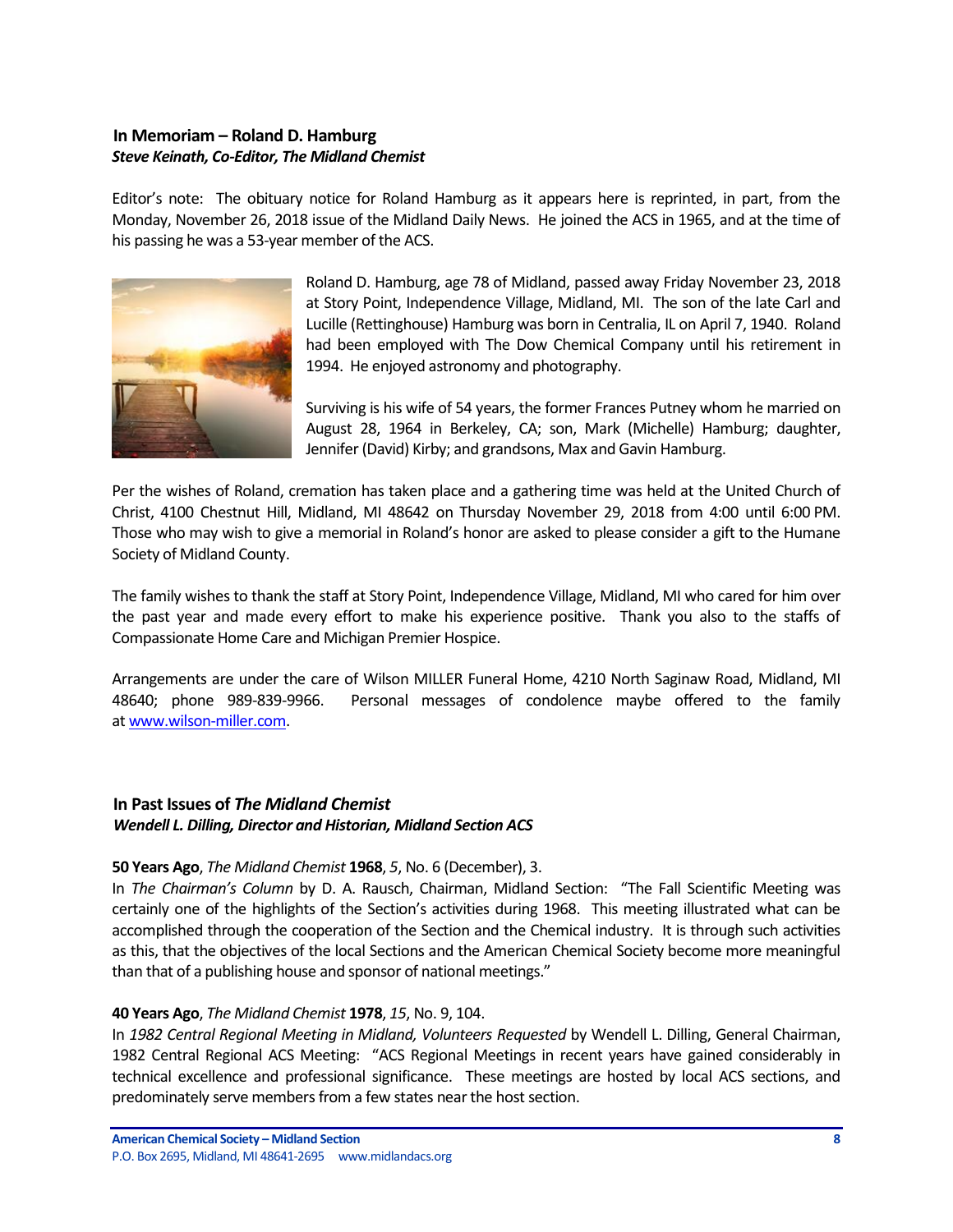In 1982, the Midland Section will host the 14th Central Regional Meeting. The Central Region is made up of 25 local sections (14,000 ACS members) in Michigan, Indiana, Ohio, Kentucky, West Virginia, and Pennsylvania. Approximately 800-1000 persons have attended Central Regional Meetings the past few years.

Planning for this meeting in1982 is underway. Anyone who is interested in serving on a committee for this meeting is invited to contact the general chairman.

The 1982 regional meeting will give the Midland Section an opportunity to increase its visibility and also that of our local chemical institutions and industries. We look forward to your participation."

#### **30 Years Ago**, *The Midland Chemist* **1988**, *25*, No. 8, 5.

In *Chairman's Column* by Billy M. Williams: "…. Many of you were also directly involved in the planning and execution of our 44th ACS Fall Scientific Meeting on October 22. A strong technical program attracted nearly 400 persons to this event. A hearty thanks to committee chairman Steve Froelicher and all who worked so diligently with him to make this a very successful meeting. Jackie Wujeck did her usual outstanding job in coordinating our October 21 Guest Night program at the Embers restaurant, Mt. Pleasant."

#### **20 Years Ago**, *The Midland Chemist* **1998**, *35*, No. 8, 13.

In *CMU Student Affiliate Chapter Recognized as Commendable for 1997-98* by Phil Squattrito: "For the second straight year, the ACS Student Affiliate Chapter at Central Michigan University has been designated Commendable for its activities during the previous academic year. According to the announcement in the September/October 1998 issue of "In Chemistry" (the magazine for ACS Student Affiliates", 24 chapters were named Outstanding, 48 Commendable and 70 Honorable Mention among the more than 900 chapters in the US. Service activities by the chapter included hosting the department's table at CMU and You Day, participating in CMU's PBS phonathon fundraiser, helping to set up the Fall Scientific Meeting, and working in a Mt. Pleasant soup kitchen. Group members travelled to New York City in December to see famous landmarks and museums, and to the Dallas ACS National Meeting in March to accept their award for 1995- 97."

#### **10 Years Ago**, *The Midland Chemist* **2008**, *45*, No. 6, 21.

In *A Conversation with Dr. Slime* by Ann Birch: "Michael Garlick is a chemist/laboratory technician at Delta College who has been wowing young audiences with his science shows for over 17 years. He is a frequent participant in the annual SciFest event sponsored by the Midland Section, Delta College, and the Mid-Michigan Technician Group and has also been a contributor to other ACS events through the years."

#### <span id="page-8-0"></span>**Upcoming Dates, Events, and Other Updates**

- December 3 (7:00 8:00 PM) Midland Section ACS Board meeting, MCFTA Board Room (in person), or via a WebEx conference call connection (TBD), phone number: 989-633-1166.
- December 4 (6:00 7:30 PM) MMAIChE sponsored lecture, *A Winning Recipe: Chemical Engineers and Homebrew*, presented by William Liechty (The Dow Chemical Company), David Couling (Corteva Agriscience), and Scott Tipler (The Dow Chemical Company). Location and time: Creative 360, 1517 Bayliss St., Midland; complimentary snacks as well as tasting of the award winning beer at 6:00 PM (optional) followed by the presentation at 6:30 PM. Meeting times and locations are subject to change, so please check th[e Mid-Michigan AIChE Events](https://www.aiche.org/community/sites/local-sections/mid-michigan/events) website for updates to the schedule.
- January 7 (tentative date) (7:00 8:00 PM) Midland Section ACS Board meeting, MCFTA Board Room (anticipated location, in person), or via a WebEx conference call connection (TBD), phone number: 989- 633-1166.